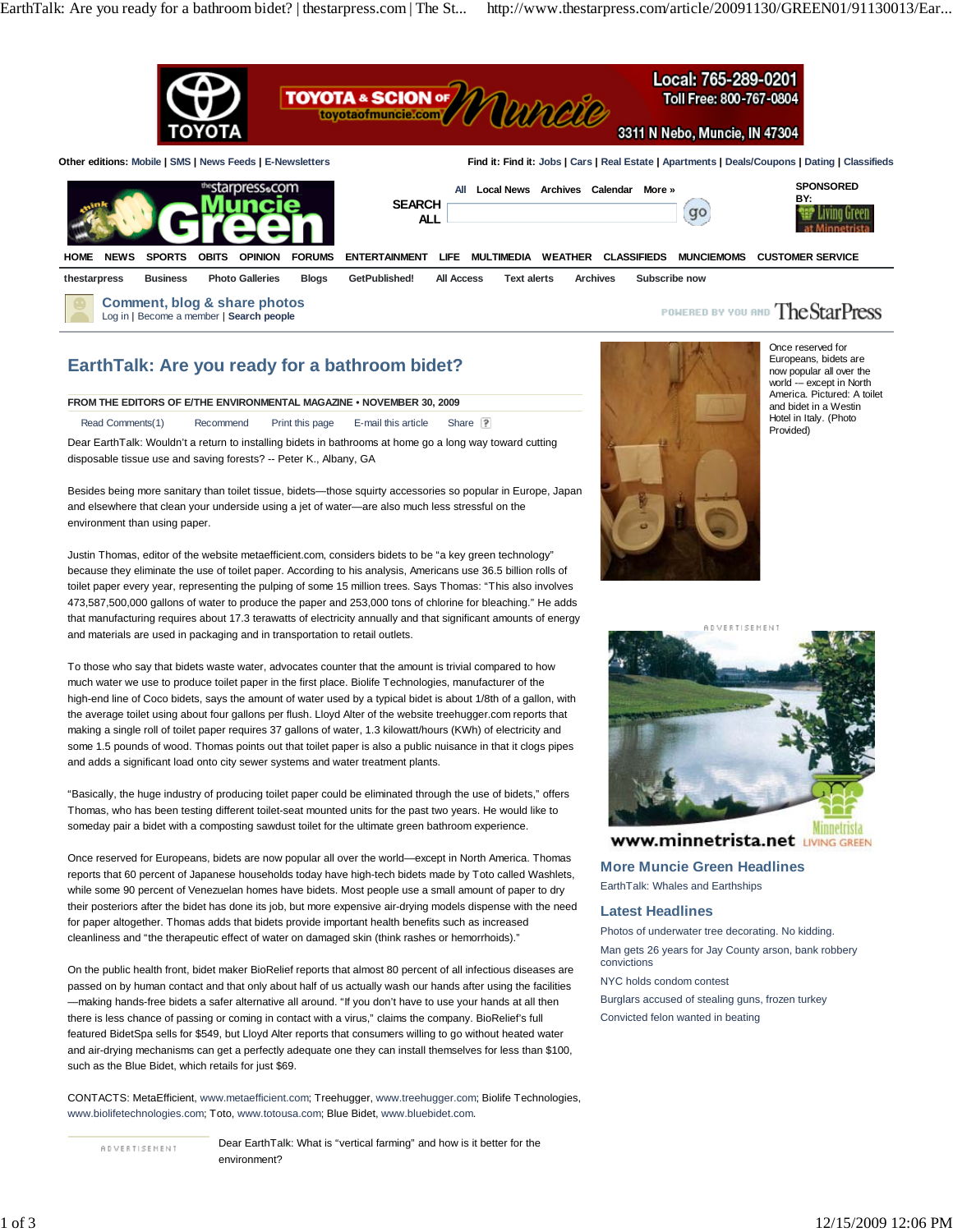

"Vertical farming" is a term coined by Columbia University professor of environmental health and microbiology Dickson Despommier to describe the concept of growing large amounts of food in urban high-rise buildings—or so-called "farmscrapers."

According to the vision first developed in 1999 by Despommier and his students, a 30-story building built on one city block and engineered to maximize year-round agricultural yield—thanks largely to artificial lighting and advanced hydroponic and aeroponic growing techniques—could feed tens of thousands of people. Ideally the recipients of the bounty would live in the surrounding area, so as to avoid the transport costs and carbon emissions associated with moving food hundreds if not thousands of miles to consumers.

"Each floor will have its own watering and nutrient monitoring systems," Despommier elaborated to online magazine Miller-McCune.com, adding that every single plant's health status and nutrient consumption would be tracked by sensors that would help managers ward off diseases and increase yield without the need for the chemical fertilizers and pesticides so common in traditional outdoor agriculture.

"Moreover, a gas chromatograph will tell us when to pick the plant by analyzing which flavenoids the produce contains," Despommier said. "It's very easy to do…These are all right-off-the-shelf technologies. The ability to construct a vertical farm exists now. We don't have to make anything new."

With world population set to top nine billion by 2050 when 80 percent of us will live in cities. Despommier says vertical farming will be key to feeding an increasingly urbanized human race. His Vertical Farm Project claims that a vertical farm on one acre of land can grow as much food as an outdoor farm on four to six acres. Also, vertical farms, being indoors, wouldn't be subject to the vagaries of weather and pests.

"The reason we need vertical farming is that horizontal farming is failing," Despommier told MSNBC, adding that if current practices don't change soon, humanity will have to devote to agriculture an area bigger than Brazil to keep pace with global food demand. Another benefit of vertical farming is that former farmland could be returned to a natural state and even help fight global warming. As agricultural land becomes forest and other green space, plants and trees there can store carbon dioxide while also serving as habitat for wildlife otherwise displaced by development.

Vertical farming is not without critics, who argue that the practice would use huge amounts of electricity for the artificial lights and machinery that would facilitate year-round harvests. Bruce Bugbee, a Utah State University crop physiologist, believes that the power demands of vertical farming—growing crops requires about 100 times the amount of light as people working in office buildings—would make the practice too expensive compared to traditional farming where the primary input, sunlight, is free and abundant. Proponents argue that vertical farms could produce their own power by tapping into local renewable sources (solar, wind, tidal or geothermal) as well as by burning biomass from crop waste.

## CONTACT: The Vertical Farm Project, www.verticalfarm.com.

SEND YOUR ENVIRONMENTAL QUESTIONS TO: EarthTalk®, P.O. Box 5098, Westport, CT 06881; earthtalk@emagazine.com. Read past columns at: www.emagazine.com/earthtalk/archives.php. EarthTalk® is now a book! Details and order information at: www.emagazine.com/earthtalkbook.

**In Your Voice** | **READ REACTIONS TO THIS STORY**

Hide Comments A



**Jeff9** wrote: